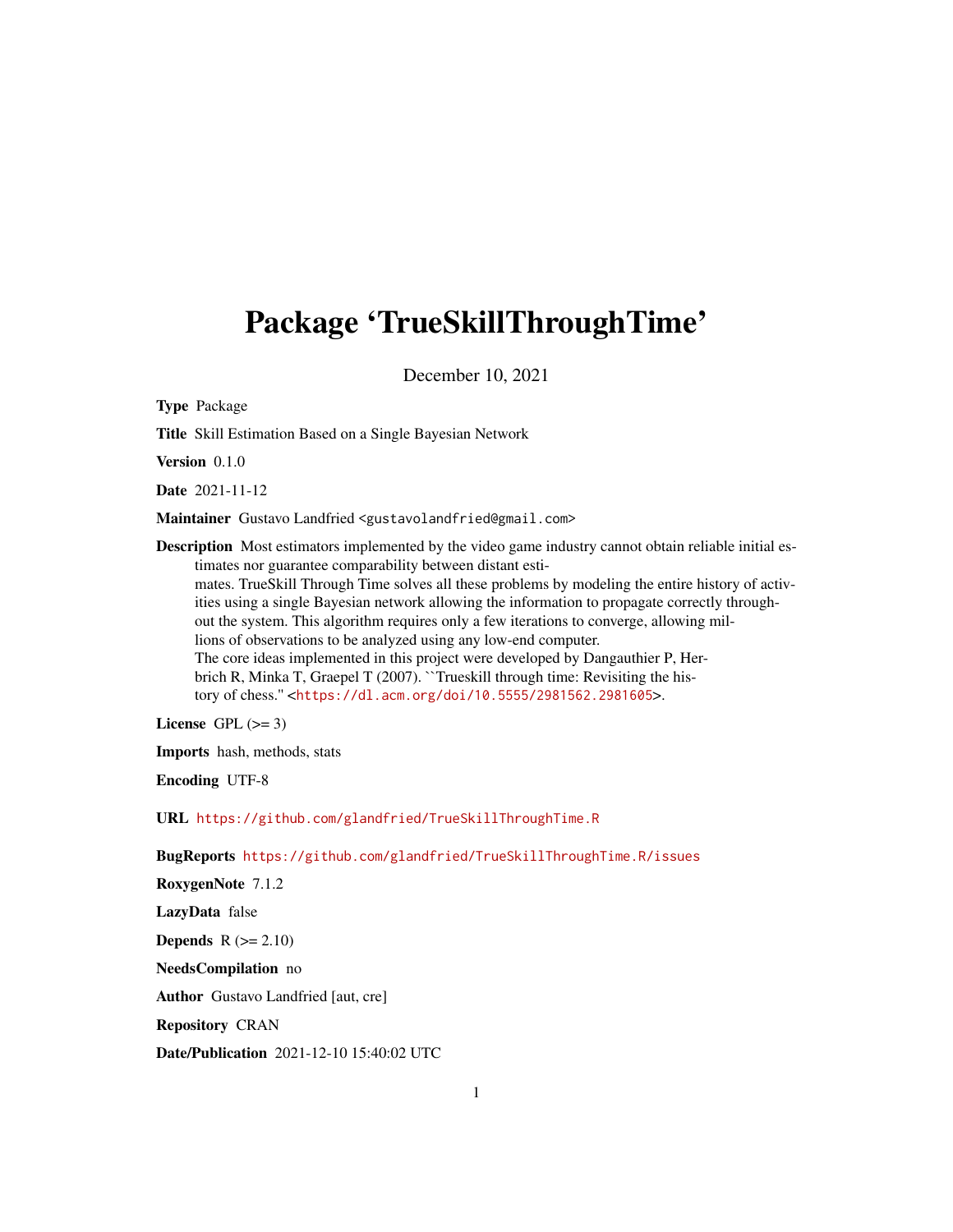# <span id="page-1-0"></span>R topics documented:

# **Index** [9](#page-8-0)

Game **Game** *Game* 

# Description

Game class

# Usage

Game(teams, result = vector(), p\_draw = P\_DRAW)

posteriors(g)

## S4 method for signature 'Game' posteriors(g)

# Arguments

| teams  | A list of Player objects. Each position represents a team, so it must contain a<br>vector of Player objects.                                                                                                                                                                                                                                                                                                                                                                                           |
|--------|--------------------------------------------------------------------------------------------------------------------------------------------------------------------------------------------------------------------------------------------------------------------------------------------------------------------------------------------------------------------------------------------------------------------------------------------------------------------------------------------------------|
| result | A vector of numbers, with the score obtained by each team, or an empty vector.<br>The default value is an empty vector. In this case, the outcome is defined by the<br>order in which the teams list was initialized: the teams appearing firstly in the<br>list defeat those appearing later (no ties). If the list is not empty, it must have the<br>same length as the teams list. In this last case, the team with the highest score<br>is the winner, and the teams with the same score are tied. |
| p_draw | A number, the probability of a draw. The default value is P_DRAW = 0. A rule of<br>thumb states that the probability of a draw must be initialized with the observed<br>frequency of draws. If in doubt, it is a candidate parameter to be optimized or<br>integrated by the sum rule. It is used to compute the prior probability of the<br>observed result, so its value may affect an eventual model selection task.                                                                                |
| g      | A game object                                                                                                                                                                                                                                                                                                                                                                                                                                                                                          |

# Value

Game object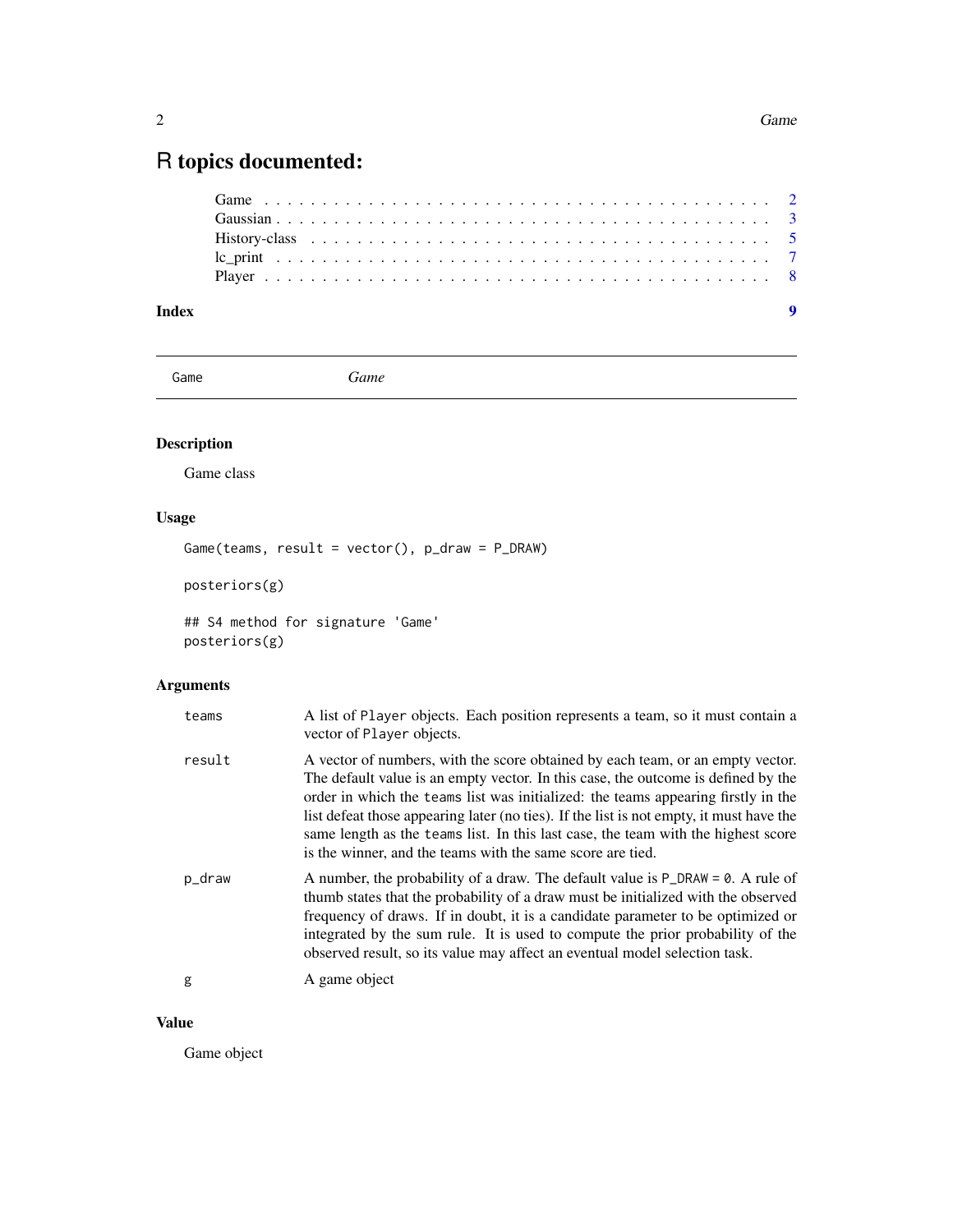#### <span id="page-2-0"></span>Gaussian 3

# Examples

```
a1 = Player(Gaussian(mu=0, sigma=6), beta=1, gamma=0.03)
a2 = Player(); a3 = Player(); a4 = Player()team_a = c(a1, a2)team_b = c(a3, a4)teams = list(team_a, team_b)
g =Game(teams)
post = postlhs = g@likelihoods
post[[1]][[1]] == lhs[[1]][[1]]*a1@prior
ev = g@evidence
ev == 0.5ta = c(a1)tb = c(a2, a3)tc = c(a4)teams_3 = list(ta, tb, tc)
result = c(1, 0, 0)g3 = Game(teams_3, result, p_draw=0.25)
```
Gaussian *Gaussian*

# Description

Gaussian class

# Usage

```
Gaussian(mu = 0, sigma = 1)
Pi(N)
## S4 method for signature 'Gaussian'
Pi(N)
Tau(N)
## S4 method for signature 'Gaussian'
Tau(N)
forget(N, gamma, t)
## S4 method for signature 'Gaussian, numeric, numeric'
forget(N, gamma, t)
```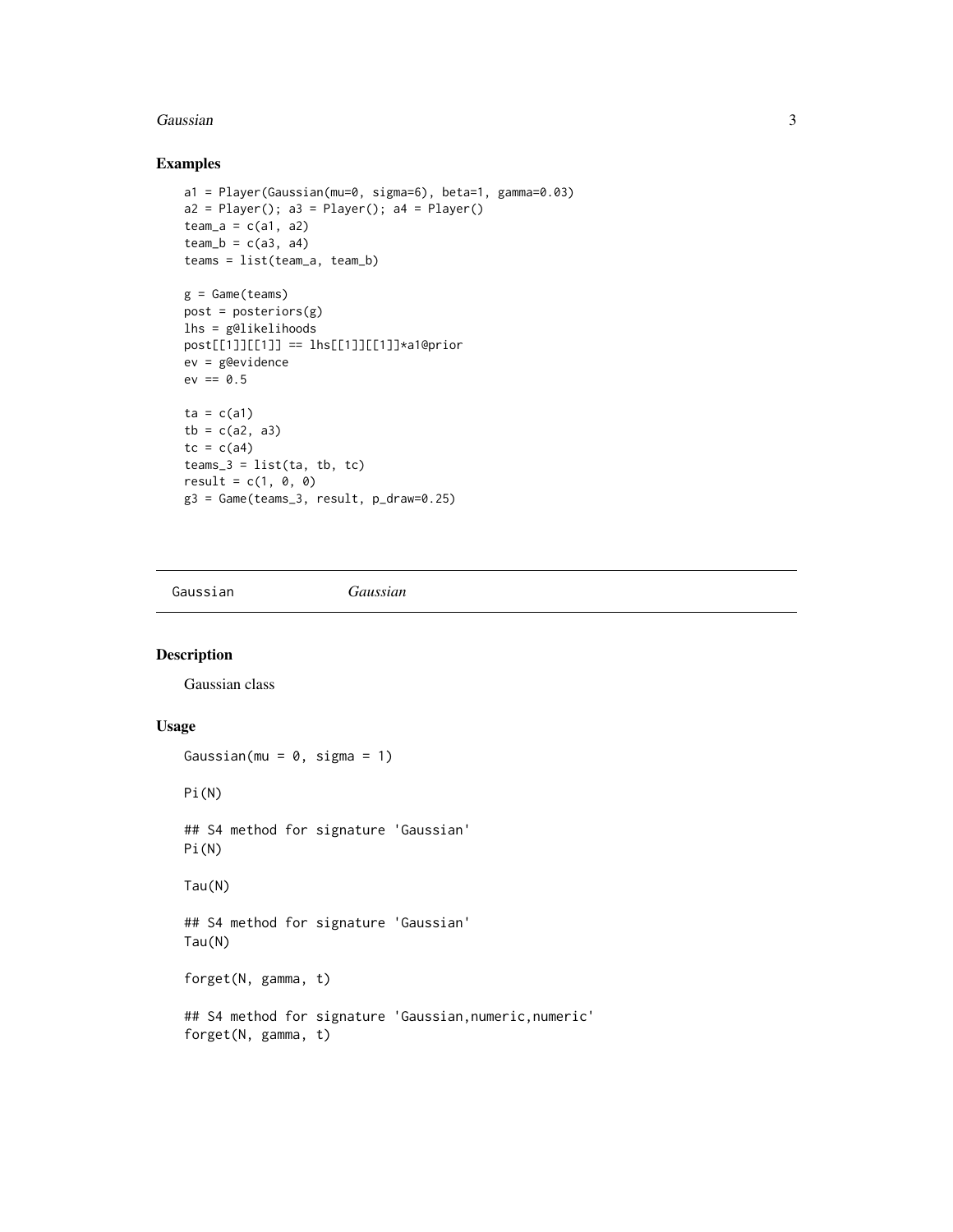#### 4 Gaussian and the contract of the contract of the contract of the contract of the Gaussian contract of the contract of the contract of the contract of the contract of the contract of the contract of the contract of the co

```
isapprox(N, M, tol = 1e-04)## S4 method for signature 'Gaussian,Gaussian,numeric'
isapprox(N, M, tol = 1e-04)## S4 method for signature 'Gaussian,Gaussian'
e1 + e2
## S4 method for signature 'Gaussian,Gaussian'
e1 - e2
## S4 method for signature 'Gaussian,Gaussian'
e1 * e2
## S4 method for signature 'Gaussian,Gaussian'
e1 / e2
## S4 method for signature 'Gaussian,Gaussian'
e1 == e2## S4 method for signature 'Player'
performance(a)
```
#### Arguments

| mu             | A number, the mean of the Gaussian distribution.              |
|----------------|---------------------------------------------------------------|
| sigma          | A number, the standar deviation of the Gaussian distribution. |
| N              | A Gaussian object                                             |
| gamma          | The dynamic factor, the dynamic uncertainty                   |
| t              | The elapsed time                                              |
| M              | A Gaussian object                                             |
| tol            | The tolerance threshold for comparitions                      |
| e1             | A Gaussian object                                             |
| e <sub>2</sub> | A Gaussian object                                             |
| a              | A Gaussian object                                             |
|                |                                                               |

#### Value

Gaussian object

# Examples

```
N01 = Gaussian(0,1); N12 = Gaussian(mu = 1, sigma = 2)N06 = Gaussian(); Ninf = Gaussian(0,Inf)
N@1 * Ninf == N@1N01 * N12
N01 / N12
```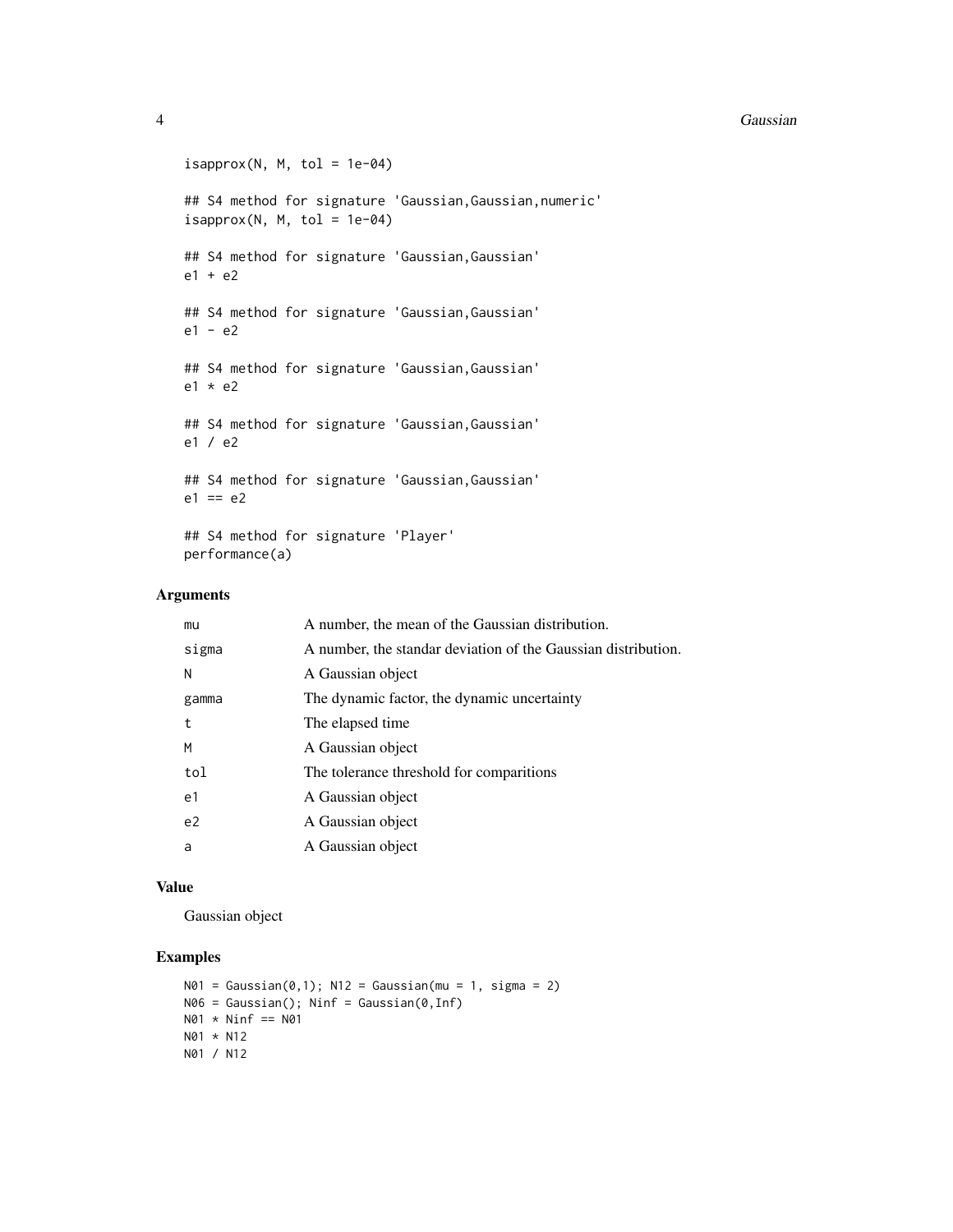# <span id="page-4-0"></span>History-class 5

```
N01 + N12
N01 - N12
Pi(N12) == 1/(N12@sigma^2)
Tau(N12) == N12@mu/(N12@sigma^2)
Nnew = forget(N = N01, gamma = 0.01, t = 100)isapprox(Nnew, Gaussian(N01@mu,sqrt(N01@sigma^2+100*(0.01^2))), tol=1e-6)
```
History-class *History*

# Description

History class

# Arguments

| composition | A list of list of player's names (id). Each position of the list is a list that repre-<br>sents the teams of a game, so the latter must contain vectors of names represent-<br>ing the composition of each team in that game.                                                                                                                                                                                                                                                                                                                                                                                                                                                                                                   |
|-------------|---------------------------------------------------------------------------------------------------------------------------------------------------------------------------------------------------------------------------------------------------------------------------------------------------------------------------------------------------------------------------------------------------------------------------------------------------------------------------------------------------------------------------------------------------------------------------------------------------------------------------------------------------------------------------------------------------------------------------------|
| results     | A list of numeric vectors, representing the outcome of each game. It must have<br>the same length as the composition list or be an empty list. The default value<br>is an empty list. When the list is empty, the outcomes of the games are inferred<br>by the order of the teams in the composition list: the teams appearing firstly in<br>the list defeat those appearing later (no ties). When the list is not empty, each<br>vector of the list must represents the score of each team in the game. The team<br>with the highest score is the winner, and the teams with the same score are tied.                                                                                                                          |
| times       | A numeric vector, the timestamp of each game. It must have the same length<br>as the composition list or be an empty list. The default value is an empty list.<br>When the list is empty, all players' games are separated by a single timestamp, so<br>a single dynamic uncertainty gamma will be added between games. When the list<br>is not empty, the amount of dynamic uncertainty will depend on the difference<br>(measured in timestamps) that each player has between games. In addition, the<br>order of the timestamps determines the reading order of the composition and<br>results lists. If a player appears more than once in the same timestamp, no<br>dynamic uncertainty will be added between those games. |
| priors      | A hash object, a dictionary of Player objects indexed by the players' name (id).<br>Used to create players with special values. The default value is an empty hash.<br>In this case, one Player object for each unique name in the composition list<br>is automatically initialized using the values of the parameters mu, sigma, beta,<br>and gamma. The names that appear in the hash are the only ones that will be<br>initialized with special values.                                                                                                                                                                                                                                                                      |
| mu          | A number, the prior mean. The deafult value is: $MU = 0$ .                                                                                                                                                                                                                                                                                                                                                                                                                                                                                                                                                                                                                                                                      |
| sigma       | A number, the prior standar deviation. The deafult value is: $SIGMA = 6$ .                                                                                                                                                                                                                                                                                                                                                                                                                                                                                                                                                                                                                                                      |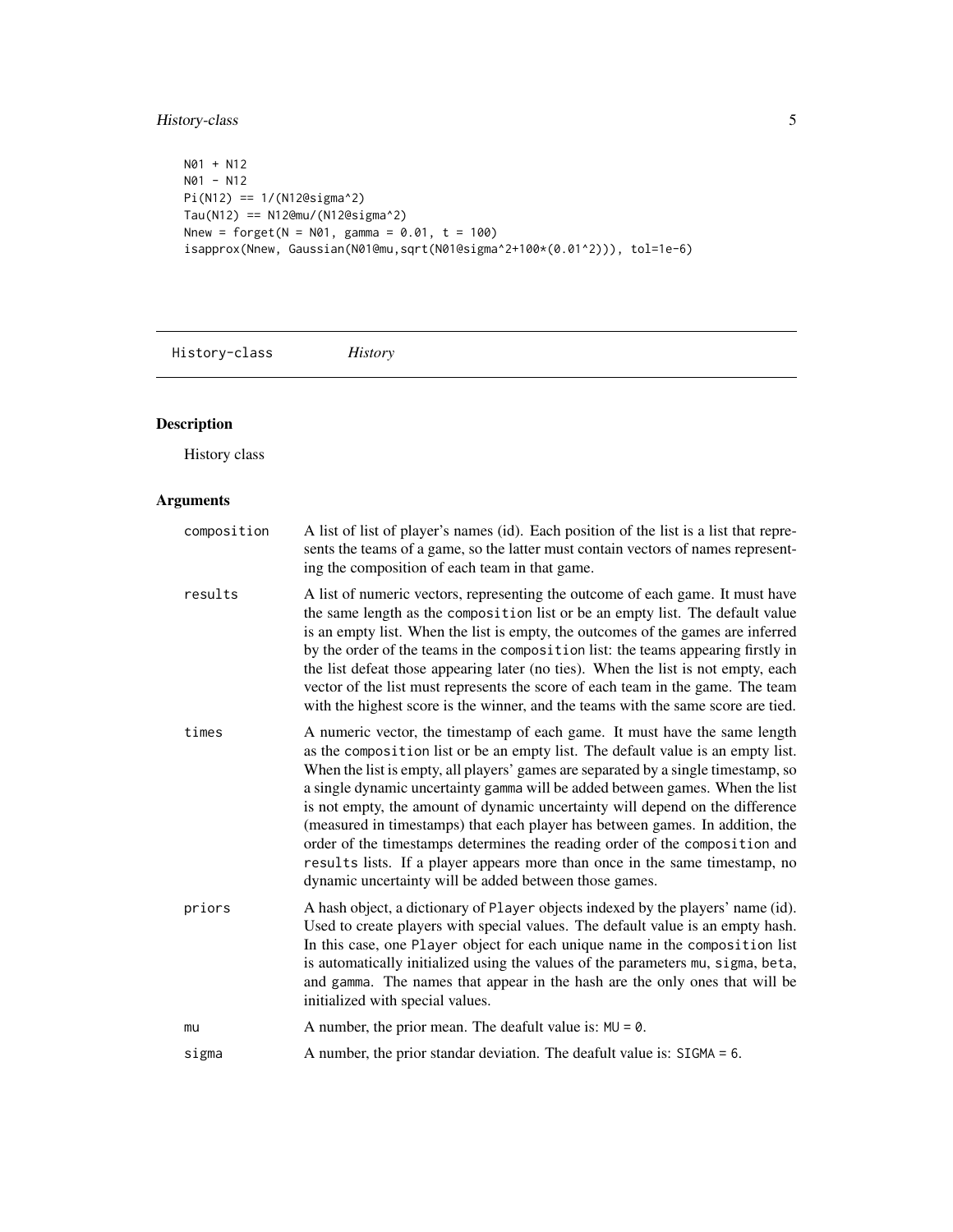| beta       | A number, the standard deviation of the performance. The default value is: BETA<br>$= 1$ . The parameter beta acts as the scale of the estimates. A real difference of<br>one beta between two skills is equivalent to 76% probability of winning.                                                                                                                                                                          |
|------------|-----------------------------------------------------------------------------------------------------------------------------------------------------------------------------------------------------------------------------------------------------------------------------------------------------------------------------------------------------------------------------------------------------------------------------|
| gamma      | A number, the amount of uncertainty (standar deviation) added to the estimates<br>between events. The default value is: $GAMMA = 0.03$ .                                                                                                                                                                                                                                                                                    |
| p_draw     | A number, the probability of a draw. The default value is $P\_DRAW = 0$ . A rule of<br>thumb states that the probability of a draw must be initialized with the observed<br>frequency of draws. If in doubt, it is a candidate parameter to be optimized or<br>integrated by the sum rule. It is used to compute the prior probability of the<br>observed result, so its value may affect an eventual model selection task. |
| epsilon    | A number, the convergence threshold. Used to stop the convergence procedure.<br>The default value is $EPSILON = 1e-6$ .                                                                                                                                                                                                                                                                                                     |
| iterations | A number, the maximum number of iterations for convergence. Used to stop the<br>convergence procedure. The default value is ITERATIONS = 30.                                                                                                                                                                                                                                                                                |

#### Value

History object

#### Fields

size A number, the amount of games.

batches A vector of Batch objects. Where the games that occur at the same timestamp live.

agents A hash, a dictionary indexed by the players' name (id).

time A boolean, indicating whether the history was initialized with timestamps or not.

mu A number, the default prior mean in this particular History object

sigma A number, the default prior standard deviation in this particular History object

beta A number, the default standar deviation of the performance in this particular History object

gamma A number, the default dynamic uncertainty in this particular History object

p\_draw A number, the probability of a draw in this particular History object

h\_epsilon A number, the convergence threshold in this particular History object

h\_iterations A number, the maximum number of iterations for convergence in this particular History object

#### Methods

```
convergence(epsilon = NA, iterations = NA, verbose = TRUE)
initialize( composition, results = list(), times = c(), priors = hash(), mu = MU, sigma = SIGMA, beta = BETA,
```
learning\_curves() log\_evidence()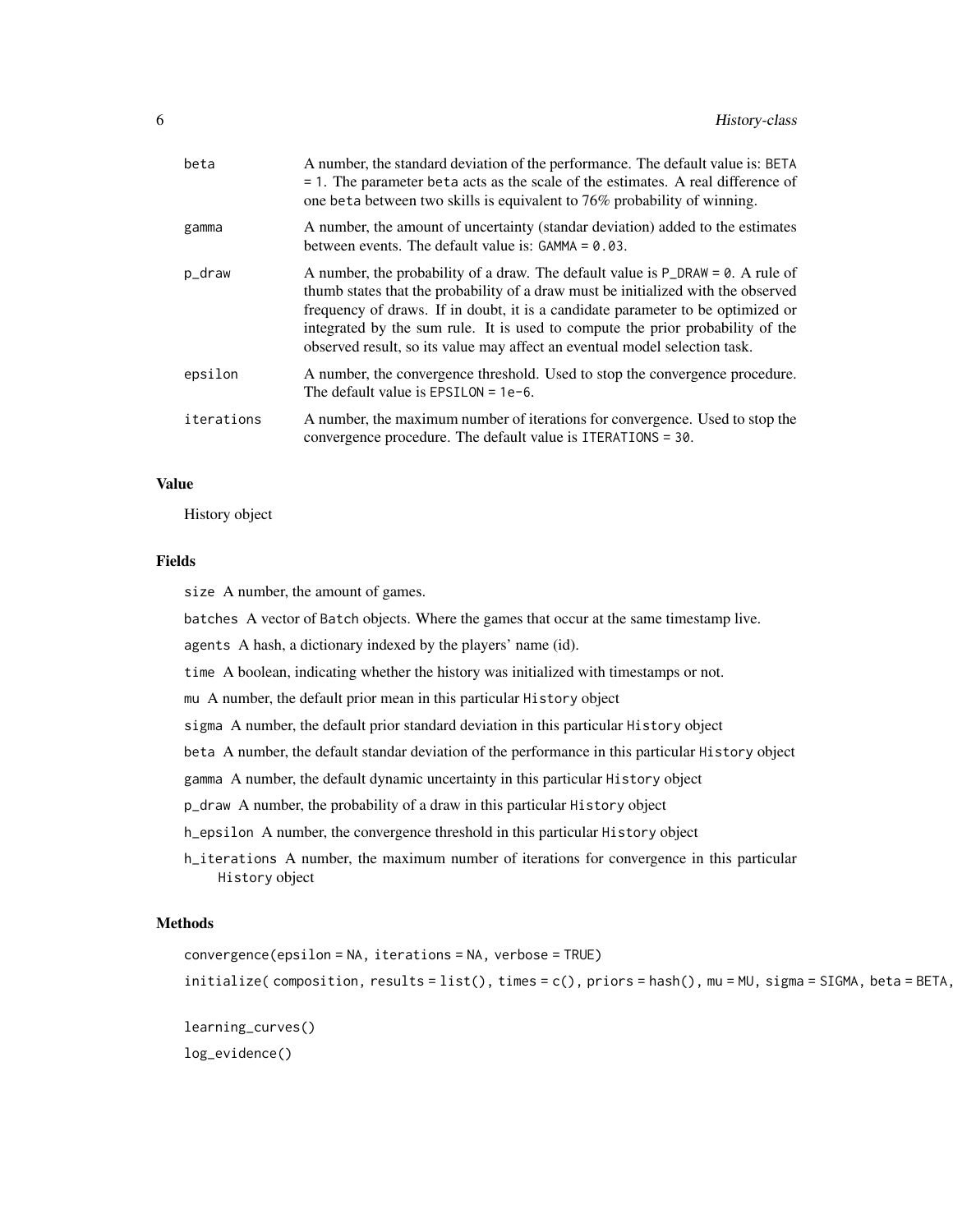#### <span id="page-6-0"></span>lc\_print 7

#### Examples

```
c1 = list(c("a"), c("b"))c2 = list(c("b"), c("c"))c3 = list(c("c"), c("a"))composition = list(c1, c2, c3)h = History(composition, gamma=0.0)
trueskill_learning_curves = h$learning_curves()
ts_a = trueskill_learning_curves[["a"]]
ts_a[[1]]$N; ts_a[[2]]$N
ts_a[[1]]$t; ts_a[[2]]$t
h$convergence()
trueskillThrougTime_learning_curves = h$learning_curves()
ttt_a = trueskillThrougTime_learning_curves[["a"]]
ttt_a[[1]]$N; ttt_a[[2]]$N
ttt_a[[1]]$t; ttt_a[[2]]$t
## Not run:
# Synthetic example
library(hash)
N = 100skill <- function(experience, middle, maximum, slope){
return(maximum/(1+exp(slope*(-experience+middle)))) }
target = skill(seq(N), N/2, 2, 0.075)
opponents = <math>rnorm(N, target, \emptyset.5)</math>composition = list(); results = list(); times = c(); priors = hash()
for(i in seq(N)){composition[[i]] = list(c("a"), c(toString(i)))}
for(i in
seq(N)){results[[i]]=if(rnorm(1,target[i])>rnorm(1,opponents[i])){c(1,0)}else{c(0,1)}}
for(i in seq(N)){times = c(times,i)}
for(i in seq(N)){priors[[toString(i)]] = Player(Gaussian(opponents[i],0.2))}
h = History(composition, results, times, priors, gamma=0.1)
h$convergence(); lc_a = h$learning_curves()$a; mu = c()
for(tp in lc_a){m = c(mu, tp[[2]]@mu)}plot(target)
lines(mu)
```
## End(Not run)

| lc_print |  |  |  |
|----------|--|--|--|
|          |  |  |  |
|          |  |  |  |
|          |  |  |  |
|          |  |  |  |

Print list of Gaussian using the python and julia syntax

#### Description

Print list of Gaussian using the python and julia syntax

#### Usage

lc\_print(lc.a)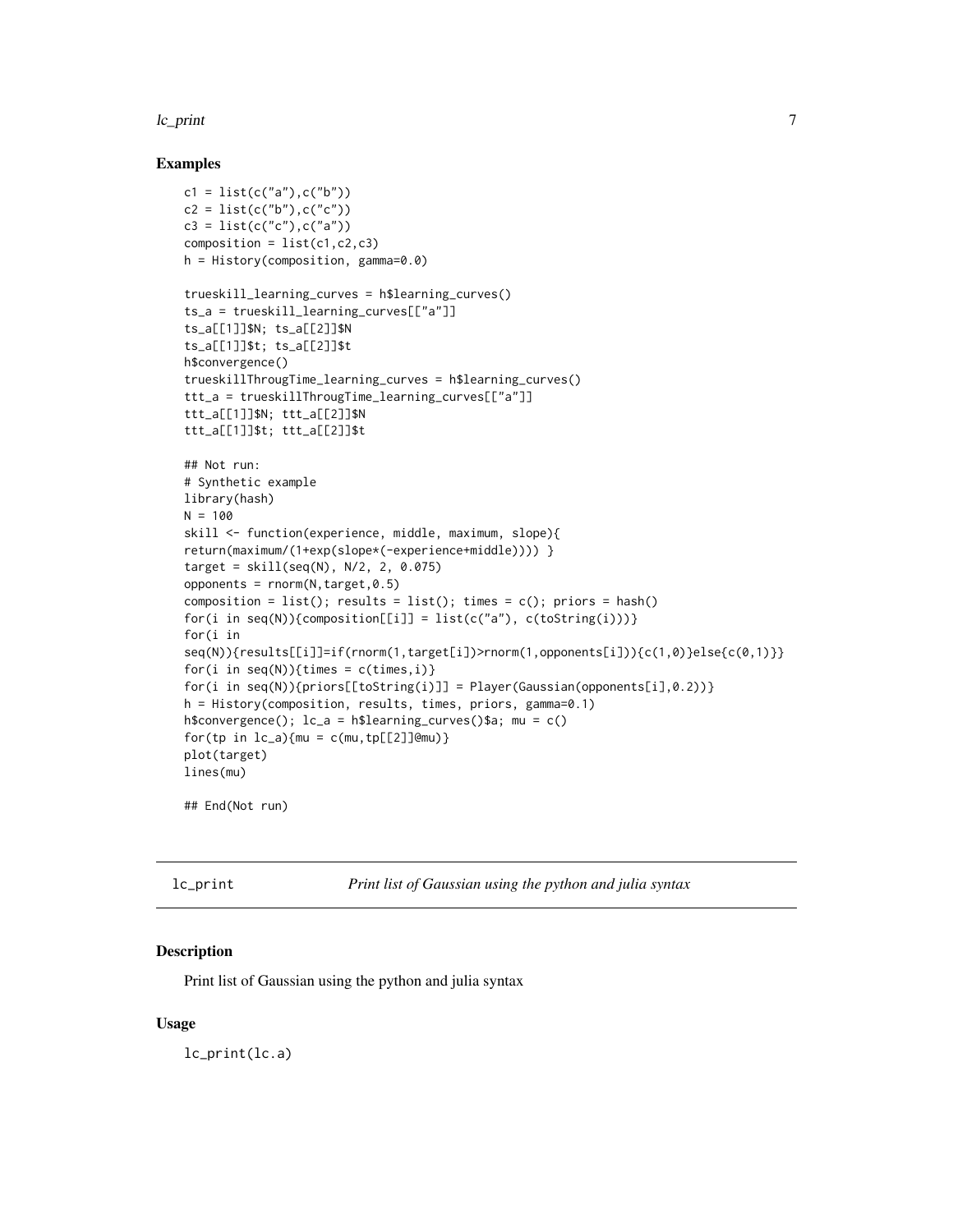# <span id="page-7-0"></span>Arguments

lc.a List of Gaussians

# Value

No return value, print lists of Gaussian using the python and julia syntax

| Player | Player |
|--------|--------|
|--------|--------|

# Description

Player class

# Usage

Player(prior = Nms, beta = BETA, gamma = GAMMA)

performance(a)

# Arguments

| prior | A Gaussian object, the prior belief distribution of the skills. The default value<br>is: $Nms = Gaussian(mu = 0, sigma = 6)$ .                                                                                                                     |
|-------|----------------------------------------------------------------------------------------------------------------------------------------------------------------------------------------------------------------------------------------------------|
| beta  | A number, the standard deviation of the performance. The default value is: BETA<br>$= 1$ . The parameter beta acts as the scale of the estimates. A real difference of<br>one beta between two skills is equivalent to 76% probability of winning. |
| gamma | A number, the amount of uncertainty (standar deviation) added to the estimates<br>at each time step. The default value is: $GAMMA = 0.03$ .                                                                                                        |
| a     | A Player object                                                                                                                                                                                                                                    |

# Value

Player object

# Examples

```
a1 = Player(prior = Gaussian(0,6), beta = 1, gamma = 0.03);a2 = Player()
a1@gamma == a2@gamma
N = performance(a1)N@mu == a1@prior@mu
N@sigma == sqrt(a1@prior@sigma^2 + a1@beta^2)
```